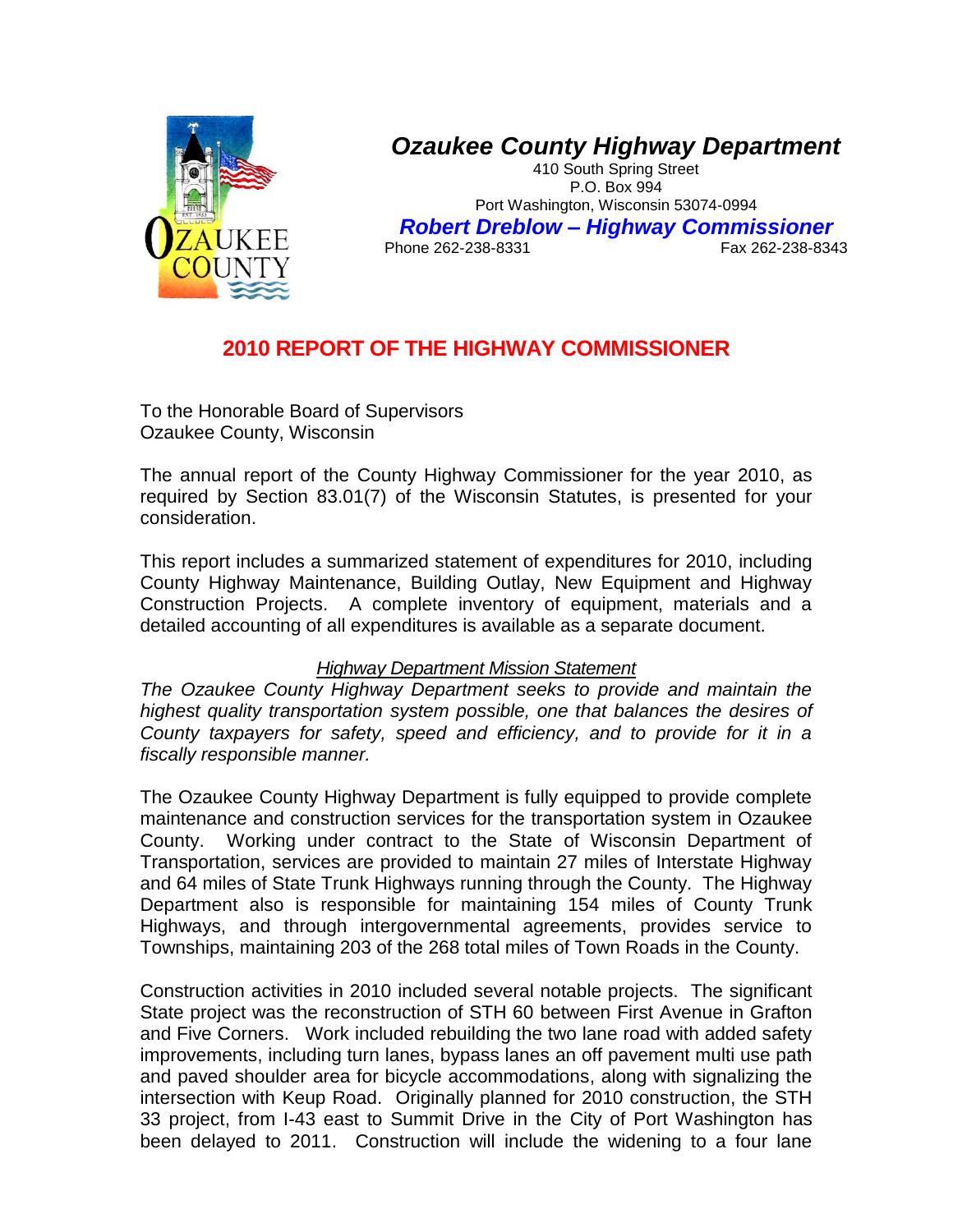divided highway, with the installation of three round abouts. The DOT continues with its planning for additional round abouts on STH 181 at Western Avenue and at Bridge Street in the City of Cedarburg, tentatively scheduled for 2012. In 2010, CTH O between Cedar Creek Road and Cedar Sauk Road was reconstructed an A.R.R.A. project using stimulus money to pay 100% of the costs for the project. 2011 was a busy year for culvert replacement work. As part of the N.O.A.A. fish passageway project, stimulus monies will be used to pay for work by the County Highway Department to replace approximately 35 culverts to improve fish passageway. In 2010, about half of these were completed, with the remainder planned for 2011. Because contractor bids came in higher than expected, County forces handled the removal of the Lime Kiln Dam in Grafton and did so within the budget for that project.

County forces completed a number of paving projects. Crews completed hot mix asphalt overlays, on CTH T from STH 181 to the west county line, on CTH I from Clover Valley Road to the north county line, CTH C from CTH Q to Lakefield Road, CTH LL from CTH K to Jay Road, and on CTH C from Ulao Parkway to a point 700 feet north of Kara Lane. The surface course was placed on CTH Y from Cedar Sauk to St. Augustine Road and the surface course of 'warm mix' was placed on CTH KW from Silver Beach Road to CTH K to complete that project.

In 2011, design will be completed for the replacement of the CTH A bridge in the Town of Belgium using CHIP funding so that the structure can be replaced later in 2012. Planning activities also are moving forward to consider alternatives for improvements to the CTH LL and CTH D intersection in the Village of Belgium.

Seal coat with boiler slag projects were also completed. These projects included CTH A from Holy Cross to STH 57, CTH W from CTH V to the entrance of the Costco/Aurora Hospital complex, CTH W from Fall Road to Lakefield Road and CTH V from 17<sup>th</sup> Avenue in Grafton to I-43.

County forces had another successful year in the production of hot mix asphalt material. In 2010, a total of 51,517 tons were produced, up significantly from the 36,728 tons produced in 2009. This is the second highest production year for the past 20 years, second only to 2002, when 53,869 tons was produced during the year that the interurban trail was paved. In addition, the County crushed 51,447 tons of gravel, also a significant increase over the 2009 production of 37,871 tons from material obtained from the 159-acre site, known as the Guenther parcel. 2010 was the first year of production using the upgraded hot mix plant. To complete the upgrade of the plant, the bag house will be replaced early in 2011.

Respectfully submitted,

Robert R. Dreblow, PE, RLS Director of Public Works/Highway Commissioner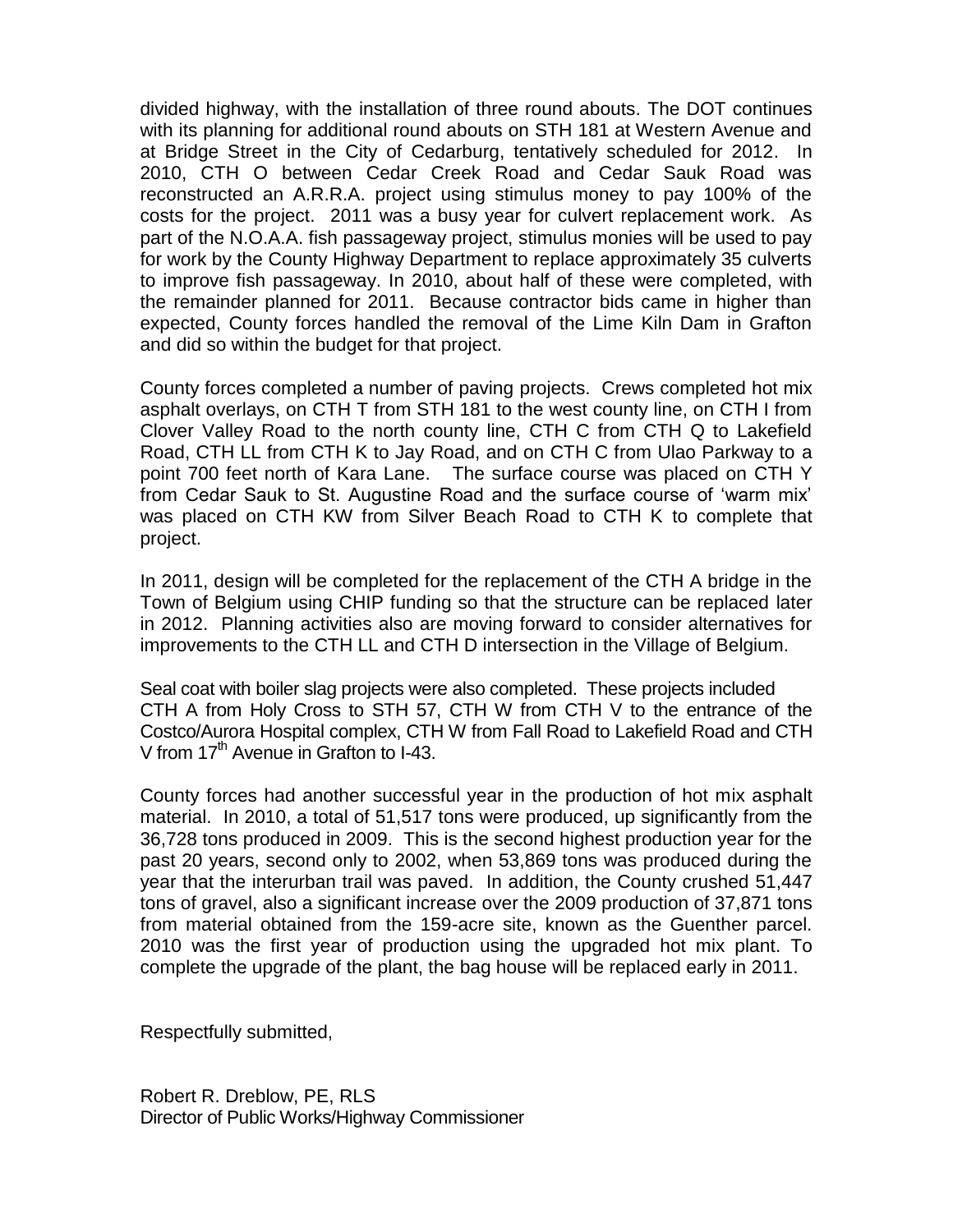# **OZAUKEE COUNTY HIGHWAY DEPARTMENT**

# **2010 County Highway Maintenance**

|                                                                 | 2010 Budget    | 2010 Actual<br><b>Expense</b> |
|-----------------------------------------------------------------|----------------|-------------------------------|
| General Maintenance/601-3-02                                    |                |                               |
| <b>Regular Wages</b>                                            | \$491,983.00   | \$377,188.34                  |
| <b>Overtime Wages</b>                                           | 2,300.00       | 2,535.86                      |
| <b>Inventory Adjustment</b>                                     |                | 21,504.70                     |
| <b>Other Materials</b>                                          | 5,000.00       | 2,976.64                      |
| <b>Inventory Transfer</b>                                       | 30,000.00      | 23,047.03                     |
| <b>Direct Purchases</b>                                         | 50,000.00      | 52,071.55                     |
| Gravel                                                          | 15,000.00      | 12,785.34                     |
| Asphalt/Premix                                                  | 243,588.00     | 260,153.47                    |
| <b>Trash Disposal</b>                                           | 4,000.00       | 2,177.73                      |
| Electricity                                                     | 4,000.00       | 5,673.40                      |
| <b>Machinery Charges</b>                                        | 284,000.00     | 331,179.79                    |
| <b>Small Tool Charges</b>                                       | 18,327.00      |                               |
| Incidental Labor (Benefit Charges)                              | 376,051.00     | 295,682.63                    |
| Records & Reports Charge                                        | 62,000.00      |                               |
| <b>Other Expenses</b>                                           | 1,250.00       | 20,031.32                     |
|                                                                 | \$1,587,499.00 | \$1,407,007.80                |
| Winter Maintenance/601-3-03                                     |                |                               |
| <b>Regular Wages</b>                                            | \$210,625.00   | \$135,932.29                  |
| Overtime Wages                                                  | 45,000.00      | 38,892.95                     |
| <b>Grounds Maintenance Supplies</b>                             |                |                               |
| <b>Other Materials &amp; Supplies</b>                           | 6,000.00       | 3,156.00                      |
| <b>Inventory Transfer</b>                                       | 110,000.00     | 199,945.90                    |
| <b>Direct Purchases</b>                                         |                | 6,770.39                      |
| <b>Machinery Charges</b>                                        | 178,500.00     | 166,255.98                    |
| Incidental Labor (Benefit Charges)                              | 194,480.00     | 136,469.40                    |
| <b>Buildings Charge</b><br><b>Scale Allocation</b>              | 162,277.00     |                               |
| <b>Snow Fence Allocation</b><br><b>Salt Handling Allocation</b> | $-5,000.00$    | $-4,745.50$                   |
| Depreciation                                                    | 32,000.00      | 31,636.33                     |
| <b>Other Expense</b>                                            |                |                               |
|                                                                 | \$933,882.00   | \$714,313.74                  |
| Signing & Pavement Marking/601-3-04                             |                |                               |
| <b>Regular Wages</b>                                            | \$76,800.00    | \$54,282.93                   |
| <b>Overtime Wages</b>                                           | 500.00         | 423.09                        |
| <b>Other Materials</b>                                          | 1,000.00       | 1,315.14                      |
| <b>Inventory Transfer</b>                                       | 80,000.00      | 83,101.20                     |
| <b>Direct Purchases</b>                                         | 26,500.00      | 46,413.36                     |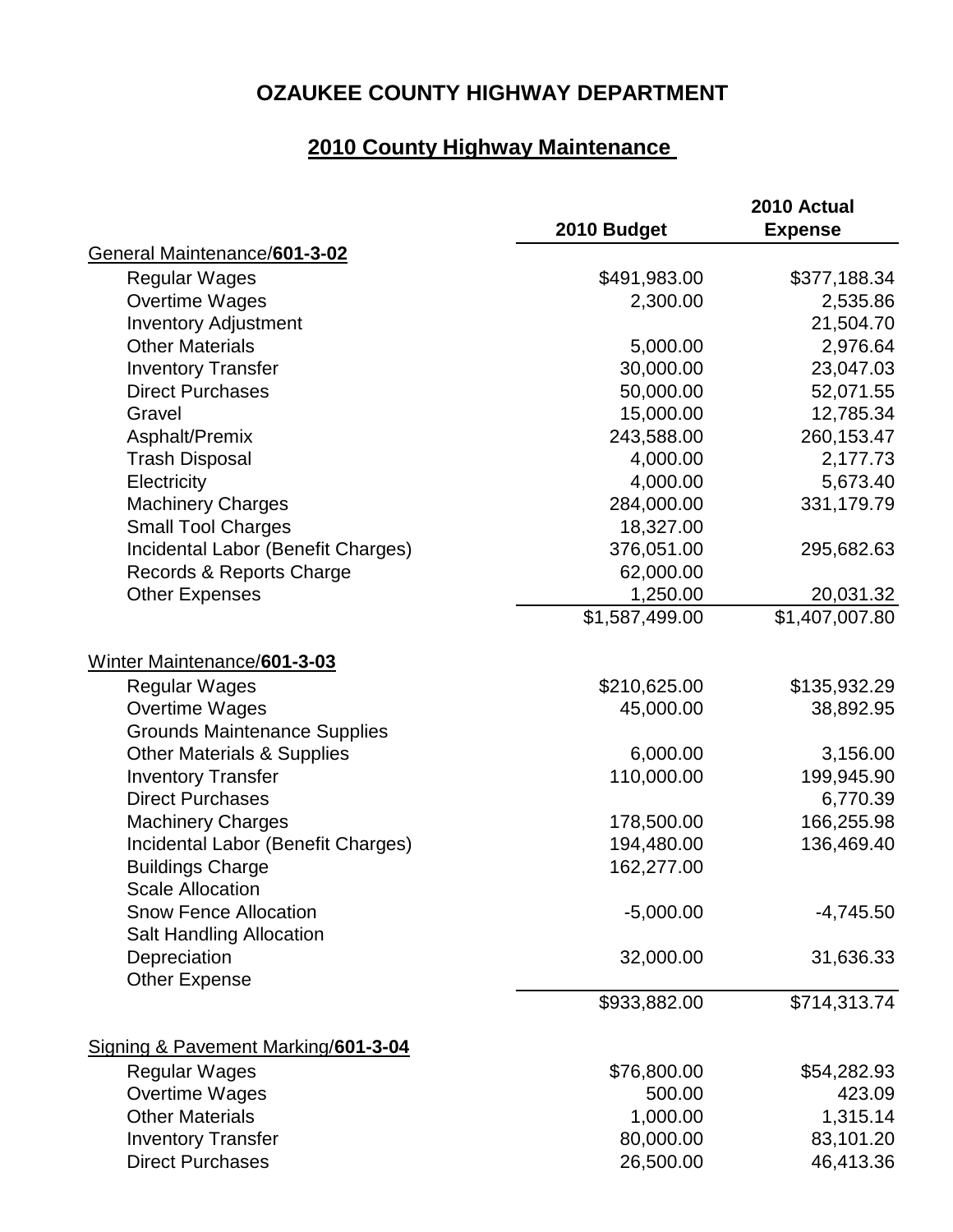| <b>Total Revenue, Budget Balance (Shortfall)</b> | \$2,954,006.00  | 426,987.53     |
|--------------------------------------------------|-----------------|----------------|
| <b>2010 Levy</b>                                 | \$1,753,670.00  |                |
| <b>Total Revenue</b>                             | \$1,200,336.00  | \$1,260,330.08 |
| Accident Damage Recovery/601-3-02-49311-000      | 1,000.00        | 1,364.34       |
| Other Revenue/601-3-02-49302-000                 |                 |                |
| Utility Permits/601-3-02-47170-000               | 6,250.00        | 4,800.00       |
| Access Control Permits/601-3-02-47160-000        | 1,000.00        |                |
| Sale of Highway Materials/601-3-02-44351-000     | 300.00          |                |
| Salt Storage Revenue/601-3-03-44254-000          |                 | 1,730.65       |
| <b>FEMA Revenue</b>                              |                 |                |
| State Transportation Aids/205-1-01-42330-000     | \$1,191,786.00  | \$1,252,435.09 |
|                                                  | <b>Revenues</b> |                |
| <b>Total Operating Expense</b>                   | 2,954,006.00    | \$2,527,018.47 |
|                                                  | \$155,015.00    | \$136,232.63   |
| Incidental Labor (Benefit Charges)               | 6,315.00        | 7,078.30       |
| <b>Machinery Charges</b>                         | 13,250.00       | 14,010.34      |
| <b>Direct Purchases</b>                          | 93,000.00       | 85,628.02      |
| <b>Inventory Transfer</b>                        | 34,150.00       | 20,480.88      |
| <b>Overtime Wages</b>                            | 1,300.00        | 3,137.92       |
| <b>Regular Wages</b>                             | \$7,000.00      | \$5,897.17     |
| Chipsealing/601-3-05                             |                 |                |
|                                                  | 277,610.00      | 269,464.30     |
| Sign Sales to Others (allocation)                | $-16,000.00$    | $-13,618.15$   |
| Incidental Labor (Benefit Charges)               | 58,810.00       | 42,757.49      |
| <b>Machinery Charges</b>                         | 40,000.00       | 48,644.93      |
| <b>Maintenance Contracts</b>                     | 1,000.00        |                |
| Equipment Repair & Maintenance                   | 3,000.00        |                |
| Electricity                                      | 6,000.00        | 6,144.31       |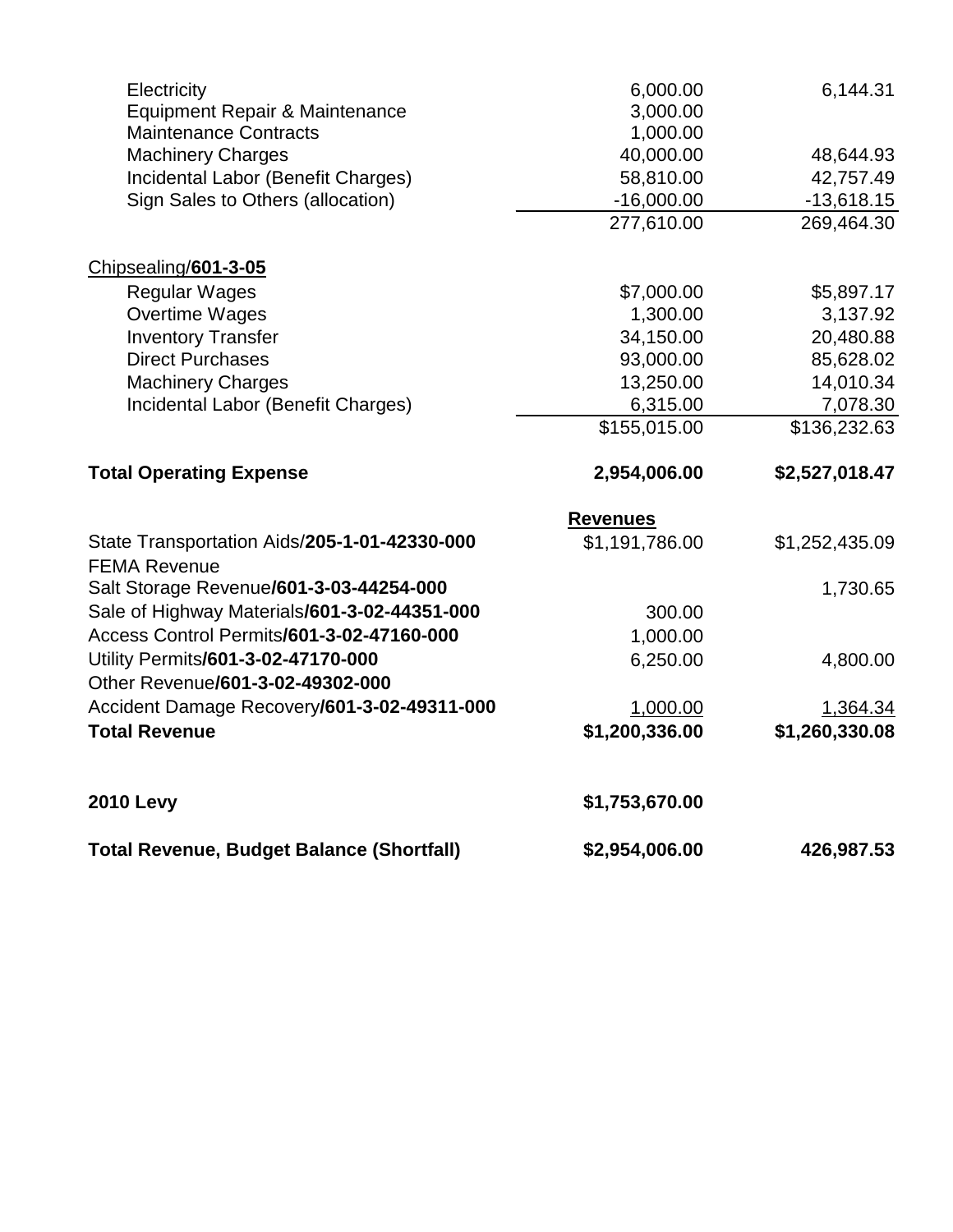#### **OZAUKEE COUNTY HIGHWAY DEPARTMENT**

#### **2010 HIGHWAY CONSTRUCTION PROJECTS**

|                                                   |                                                                                                                                                                     | 2010                                    | 2010                          |
|---------------------------------------------------|---------------------------------------------------------------------------------------------------------------------------------------------------------------------|-----------------------------------------|-------------------------------|
| <b>Segment</b>                                    | Project                                                                                                                                                             | <b>Budget</b>                           | <b>Expense</b>                |
| W05                                               | CTH 'W' Glen Oaks to STH 167                                                                                                                                        | 1,600,000                               | 1,430,151                     |
| Α                                                 | CTH "A" - Bridge P45-14 Bridge Design                                                                                                                               | 70,000                                  | 4,500                         |
| T <sub>0</sub> 1<br>T <sub>02</sub><br>T03<br>T04 | CTH "T" - Ozaukee Cty Line to CTH Y<br>CTH "T" - CTH Y to Horns Corners Road<br>CTH "T" - Horns Corners Road to STH 181<br>CTH "T" - STH 181 to Begin Curb & Gutter | 200,000<br>200,000<br>200.000<br>40,000 | 136,675<br>160,602<br>116,982 |
| Y08                                               | CTH 'Y" - St Augustine Rd to Knollwood Rd                                                                                                                           | 200,000                                 | 167,197                       |
| 118                                               | CTH "I" - Jay Rd to Clover Valley Rd                                                                                                                                | 140,000                                 | 160,972                       |
| 119<br>120                                        | CTH "I" - Jay Rd @ Clover Valley to Jay Rd at CTH I<br>CTH "I" - Jay Rd to North County Line                                                                        | 60.000<br>135,000                       | 67,749<br>141,783             |
| CO8<br>C <sub>09</sub>                            | CTH "C" - Lakefield Rd to Falls Rd<br>CTH "C" - Falls Rd to CTH Q                                                                                                   | 162.000<br>110,000                      | 175,076<br>124,833            |
| <b>LL17</b><br>$\star$                            | CTH "LL" - Jay Rd to CTH K                                                                                                                                          | 130,000                                 | 172,283                       |
| 0108                                              | CTH "I" State Construction Project - 2007                                                                                                                           |                                         | 446                           |
| <b>LL14</b>                                       | CTH "D" & "LL" Intersection                                                                                                                                         | 30,000                                  | 2,766                         |
|                                                   | <b>TOTALS</b>                                                                                                                                                       | 3,277,000                               | 2,862,017                     |

#### **2010 Construction Projects - Carryover from 2009**

|             |                                            | <b>Fund Balance</b><br><b>Applied</b> | 2010<br><b>Expense</b> |
|-------------|--------------------------------------------|---------------------------------------|------------------------|
| O04-05      | CTH "O" Engineering                        | 87,935                                |                        |
| KW08        | CTH "KW" - Silver Beach to Jay Rd          | 115,259                               | 146,951                |
| <b>KW09</b> | CTH "KW" - Jay Rd to CTH K                 | 115,259                               | 122,140                |
| Y07         | CTH "Y" - Cedar Sauk Rd to St Augustine Rd | 226,830                               | 148,844                |
|             | <b>TOTALS</b>                              | 545.283                               | 417,935                |

**GRAND TOTAL 3,279,952**